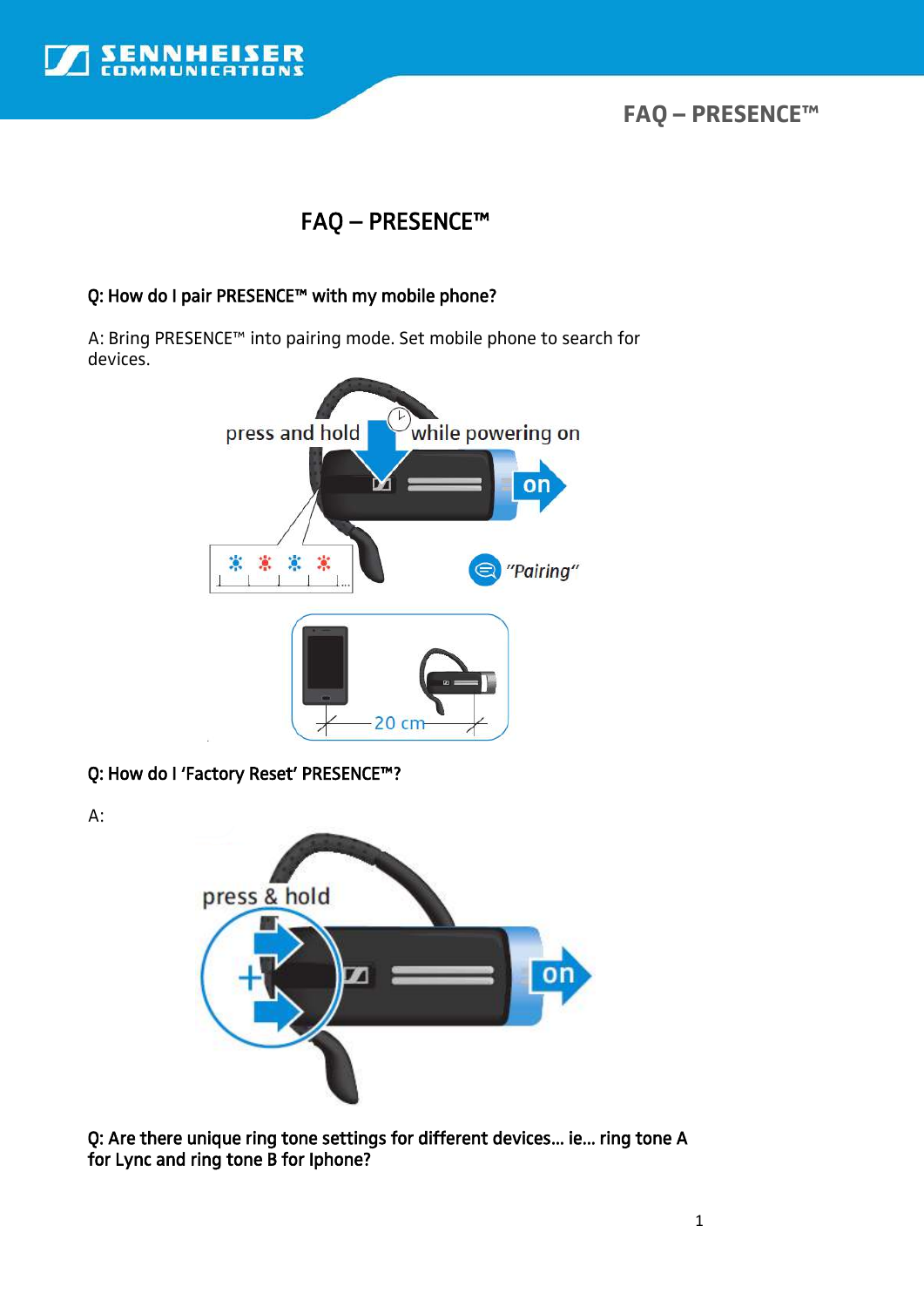

# **FAQ – PRESENCE™**

A: Mobile phone ring tones are transmitted directly via the A2DP profile, whereas ie. Lync ring tone is fixed. If the mobiles ring tone is not used the headset will inform which one of your devices is ringing together with the headset ring tone.

### Q: Can I upgrade the firmware of the PRESENCE™?

A: The software 'Sennheiser Updater' can handle firmware updates, if any are present.

### Q: If I listen to music from the computer, and receive a softphone call, the music keeps playing at a lower level. How do I remove the music?

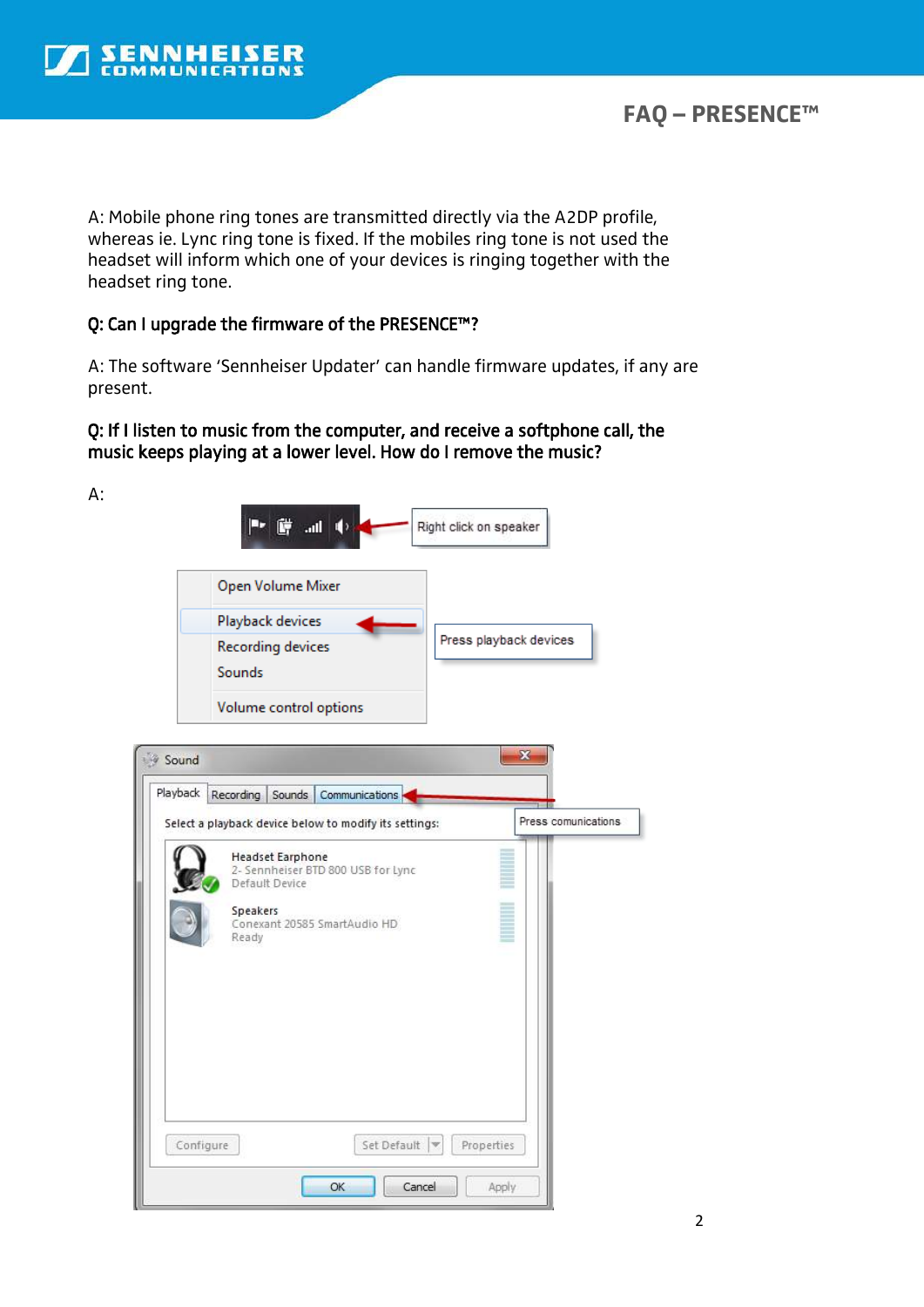

# **FAQ – PRESENCE™**



### Q: How do I turn the voice prompt off/on?

A: You can toggle the voice prompt off/on (default is 'on'). "Hold down vol+ and vol- at the same time for 5-7 seconds when not in a call" Release the buttons directly after you hear the 3rd beep. You will hear "voice off/on"

Attention: Holding the same buttons as mentioned above for between 1.5 and 3 seconds swaps the volume keys.

### Q: How do I get the best noise cancellation for the microphone?

A: Make sure that the PRESENCE™ points towards your mouth. The 3 microphones enable precise directionality which is used for WindSafe and SpeakFocus to filter out background noise and enhance voice quality thus providing outstanding speech intelligibility.

### Q: What should I do if the person I am talking to has difficulty hearing me?